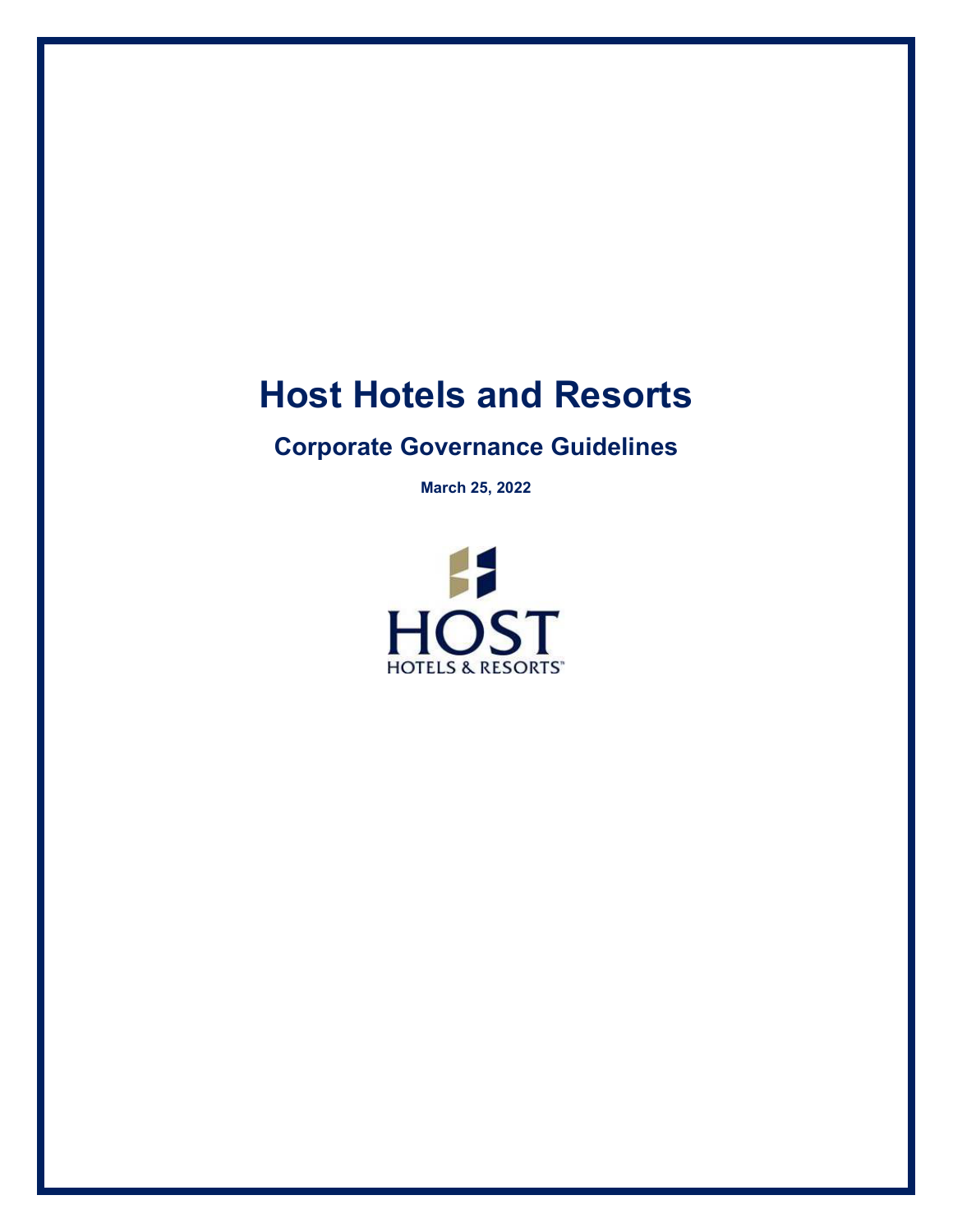# **Table of Contents**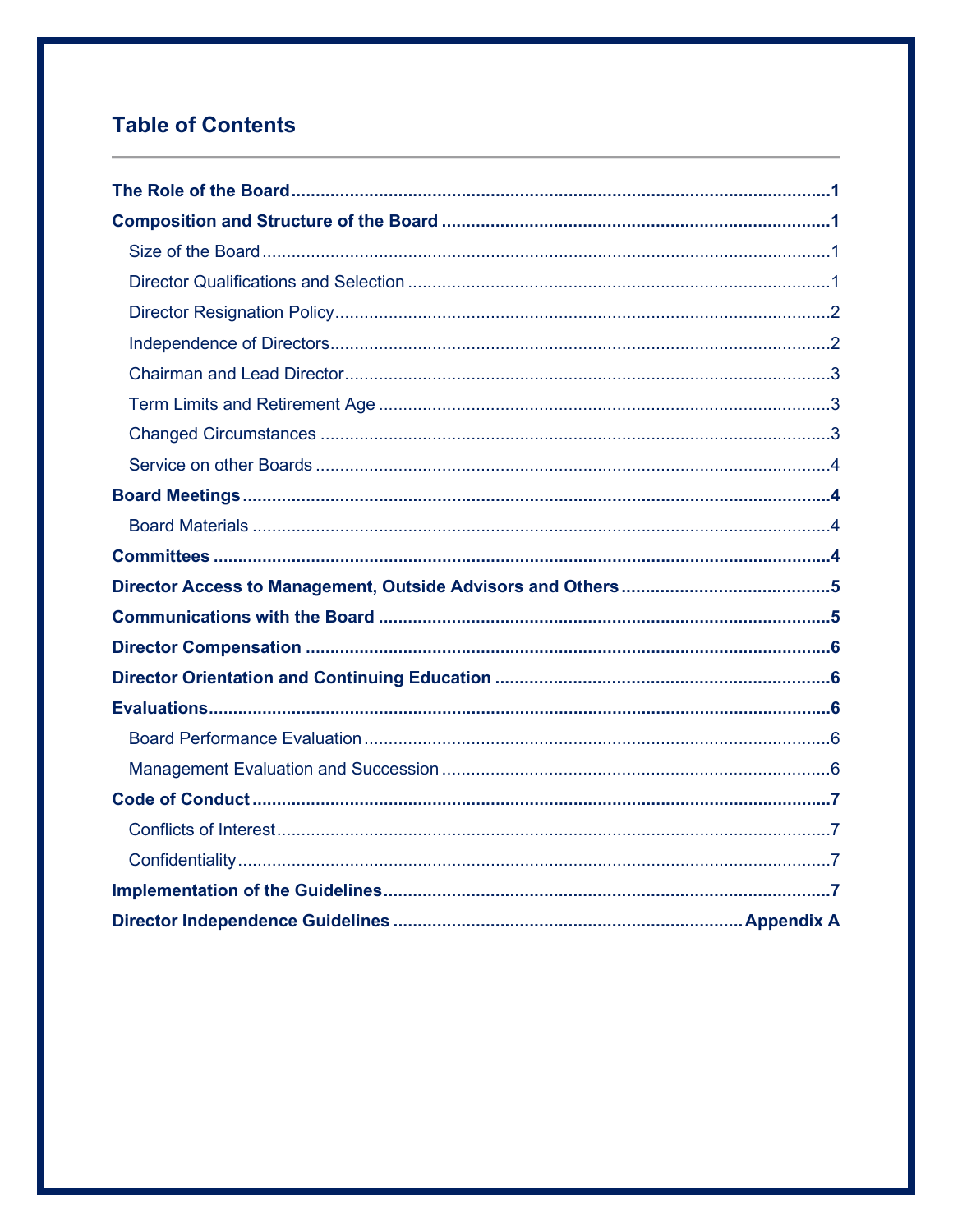# **Corporate Governance Guidelines**

These Corporate Governance Guidelines (the "Guidelines") have been developed by the Nominating, Governance and Corporate Responsibility Committee and adopted by the Board of Directors (the "Board") of Host Hotels & Resorts, Inc. ("Host" or the "Company"). The Guidelines (along with the charters of the Board's standing committees and the Code of Business Conduct and Ethics) are published on the Company's website.

# **The Role of the Board**

The role of the Board is to oversee the management of Host and to represent the interests of all the Company's stockholders to ensure that the long-term interests of stockholders are being served. The paramount duty of the Board is to select a well-qualified and ethical Chief Executive Officer (the "CEO") and to diligently oversee and monitor the performance of the CEO and other members of senior management in their conduct of the Company's business. In addition, the Board performs a certain number of specific functions, including:

- reviewing, monitoring and, where appropriate, approving fundamental financial and business strategies and significant Company actions;
- evaluating the CEO and overseeing CEO succession planning;
- providing counsel and oversight on the selection, evaluation, development and compensation of senior management; and
- establishing policies for the selection of directors.

It is the responsibility of management, in the exercise of their duty to the Company and its stockholders, to run the Company's business in an effective and ethical manner. The CEO is the leader of management and vested with the authority to make final decisions on behalf of management.

# **Composition and Structure of the Board**

**Size of the Board** 

The Company's charter provides that the Board shall consist of not less than three and not more than thirteen members. The Board currently believes that an appropriate size is eight to eleven members allowing, however, for changing circumstances that may warrant a higher or lower number.

#### **Director Qualifications and Selection**

The Nominating, Governance and Corporate Responsibility Committee identifies, evaluates and recommends prospective director candidates for the Board in accordance with the policies and procedures described in the Committee's Charter. The Committee will seek out Board members who possess the highest values, judgment and integrity, and experience in the areas relevant to the Company, taking into account the criteria set forth in the Nominating Governance and Corporate Responsibility Committee Charter. The Board will then determine which director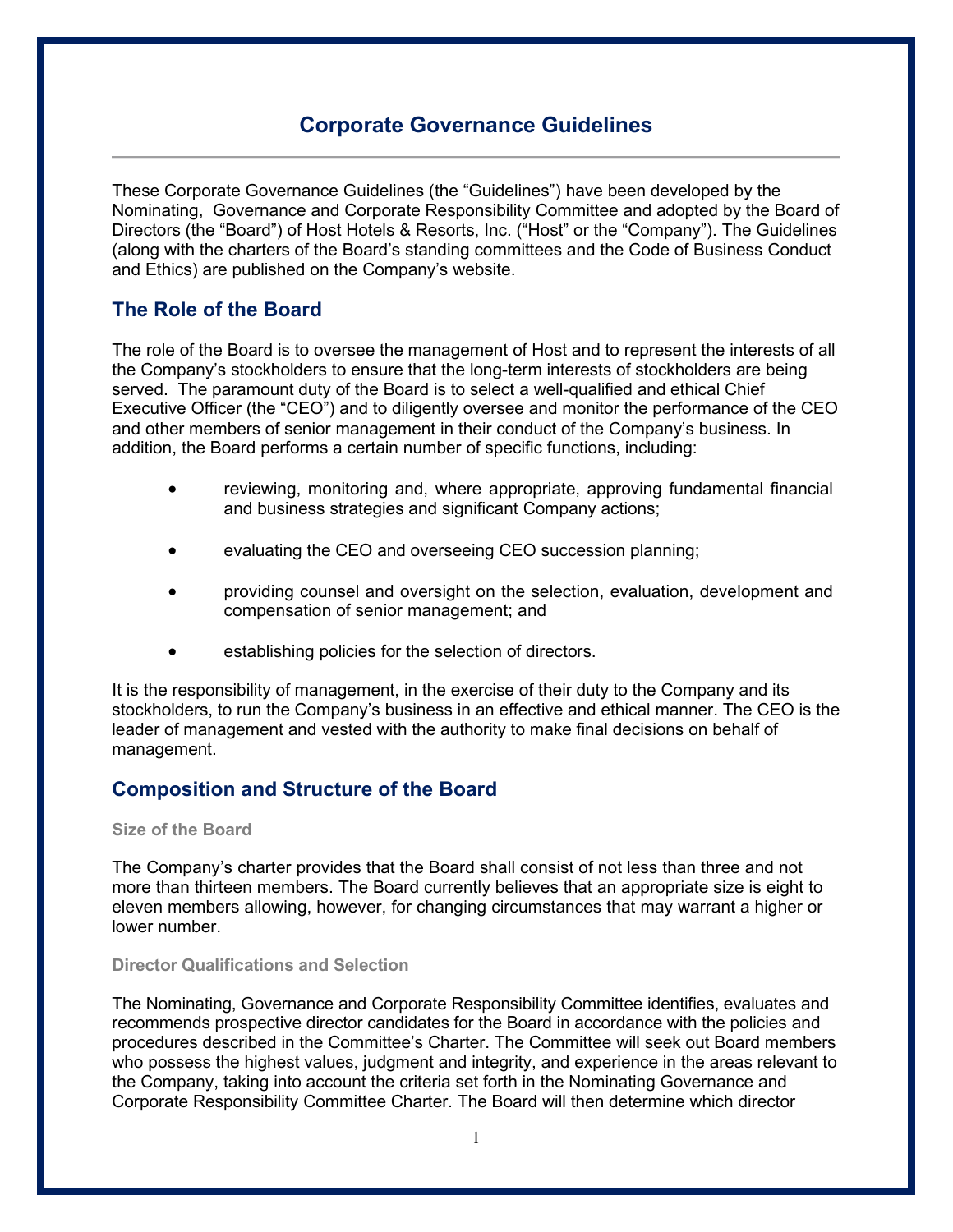candidates to submit for election by the stockholders at the annual meeting. The Board is committed to a diversified membership in terms of professional background, experience, thought, perspective, age, tenure, gender, race and ethnicity.

#### **Director Resignation Policy**

Any nominee for director not elected by the vote required in the Company's Bylaws (the "Bylaws") and who is an incumbent director shall promptly tender his or her resignation to the Board for consideration. The Nominating, Governance and Corporate Responsibility Committee will make a recommendation to the Board as to whether to accept or reject the tendered resignation, or whether other action is recommended, taking into account any factors or other information that they consider appropriate and relevant, including the circumstances that led to the failed election, if known. The Board will act on the tendered resignation within ninety (90) days following certification of the stockholder vote resulting in the failed election and will promptly disclose its decision and rationale as to whether to accept the resignation (or the reasons for rejecting the resignation, if applicable) in a press release, filing with the United States Securities and Exchange Commission or by other public announcement, including a posting on the Company's website. No director who tenders his or her resignation pursuant to this Guideline shall participate in the Nominating, Governance and Corporate Responsibility Committee recommendation or Board action with respect to his or her resignation. Notwithstanding the foregoing, in the event that (a) no nominee for director receives the vote required in the Bylaws, the Nominating, Governance and Corporate Responsibility Committee shall make a final determination as to whether the Company shall accept any or all resignations, including those resignations from the members of the Committee, or (b) no nominee for director who is a member of the Nominating, Governance and Corporate Responsibility Committee receives the vote required in the Bylaws, but one or more director receives the required vote, such elected director(s) shall make a final determination as to whether the Company shall accept any or all resignations, without the need for a recommendation by the Nominating, Governance and Corporate Responsibility Committee. If a director's resignation is accepted by the Board pursuant to this Guideline, or if a nominee for director is not elected and is not an incumbent director, the Board may fill the resulting vacancy or decrease the size of the Board pursuant to the Bylaws. The Board will not fill any vacancy so created with a director who was not elected by the vote required under the Bylaws.

#### **Independence of Directors**

It is the policy of the Board that a majority of the directors of the Company will be independent, in accordance with the standards adopted by the Board.

The Nominating, Governance and Corporate Responsibility Committee, on an annual basis, reviews the composition of the Board in terms of independence, experience, expertise, skills, diversity and special knowledge required for the effective discharge of the Board's responsibilities. The Board reviews the independence of all directors annually and affirmatively makes a determination as to the independence of each director. Under the definition of "independence" adopted by the Board, an "independent director" is a person other than an executive officer or employee of the Company or any other individual having a relationship which, in the opinion of the Company's board of directors, would interfere with the exercise of independent judgment in carrying out the responsibilities of a director. In addition, members also must be "independent" within the meaning of the requirements of The Nasdaq Stock Market LLC. To assist it in determining whether a director is independent, the Board has adopted the director independence guidelines set forth in Appendix A.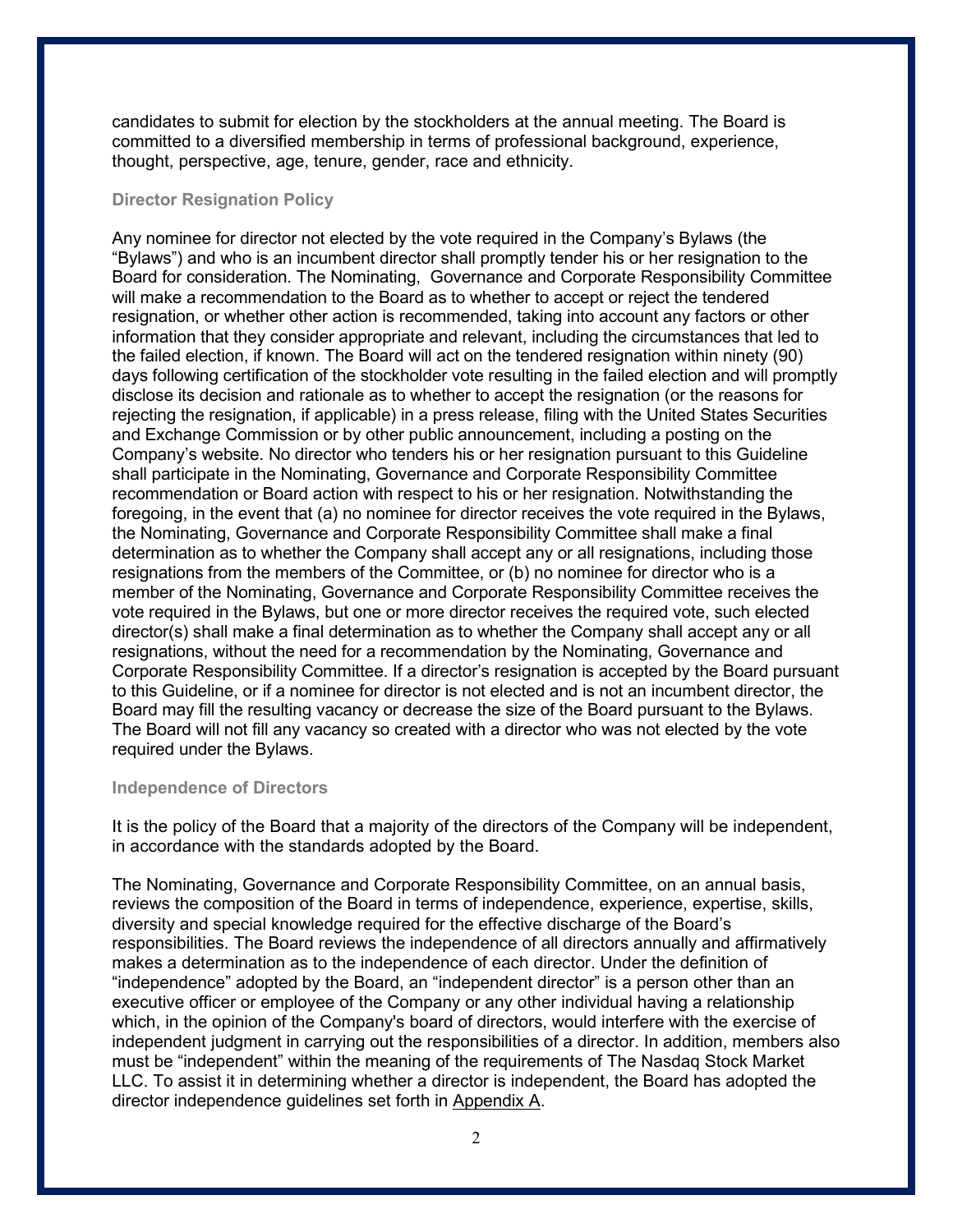Where the director independence guidelines do not address a particular relationship, the determination of whether such relationship would interfere with the director's exercise of independent judgment in carrying out the responsibilities of a director and, as a result, whether a director is independent will be made by directors who satisfy the director independence guidelines, based upon the recommendation of the Nominating, Governance and Corporate Responsibility Committee.

The Board may determine that a director, under all the facts and circumstances, does not have a relationship that would interfere with the director's exercise of independent judgment, as long as the director continues to meet the independence requirements of The Nasdaq Stock Market LLC even though the director does not meet the guidelines in Appendix A. The Board will disclose the basis for any such determination in the Company's annual proxy statement.

#### **Chairman and Lead Director**

The Board annually elects the Chairman of the Board*,* who presides at all meetings of stockholders and chairs all meetings of the Board. In addition, the Chairman performs all duties that may be required by law and the Company's organizational documents and such other duties as specified by the Board. If the Chairman is not an independent director, the Board annually elects from among the independent directors, a Lead Director. Among other responsibilities, the independent Chairman or Lead Director schedules and presides over executive sessions of the Company's independent directors, regularly meets with the CEO for discussion of matters arising from these meetings, serves as liaison on Board-related issues between the Chairman, CEO and the independent directors, and performs such other functions as the Board may specify.

#### **Term Limits and Retirement Age**

The Board does not believe in imposing term limits or a mandatory retirement age as such policies may result in the loss of experienced directors who have developed expertise and insights into the Company's business, strategy and industry. The Board recognizes the importance of an appropriate balance of experience and fresh perspectives and considers the overall mix of age and tenure on the Board. The Nominating, Governance and Corporate Responsibility Committee evaluates, at least annually, the Board's composition to ensure that the Board maintains complementary and diverse skill sets, perspectives, backgrounds and experiences for its continued effectiveness.

#### **Changed Circumstances**

Directors are required to inform the Nominating, Governance and Corporate Responsibility Committee of any changes in their employment responsibilities in order for the Committee to determine whether it is appropriate to renominate the Board member for continuing Board service. The affected director will be expected to act in accordance with the Board's recommendations.

Unless otherwise requested by the Board, the CEO will resign from the Board concurrently with the termination of his or her employment as CEO.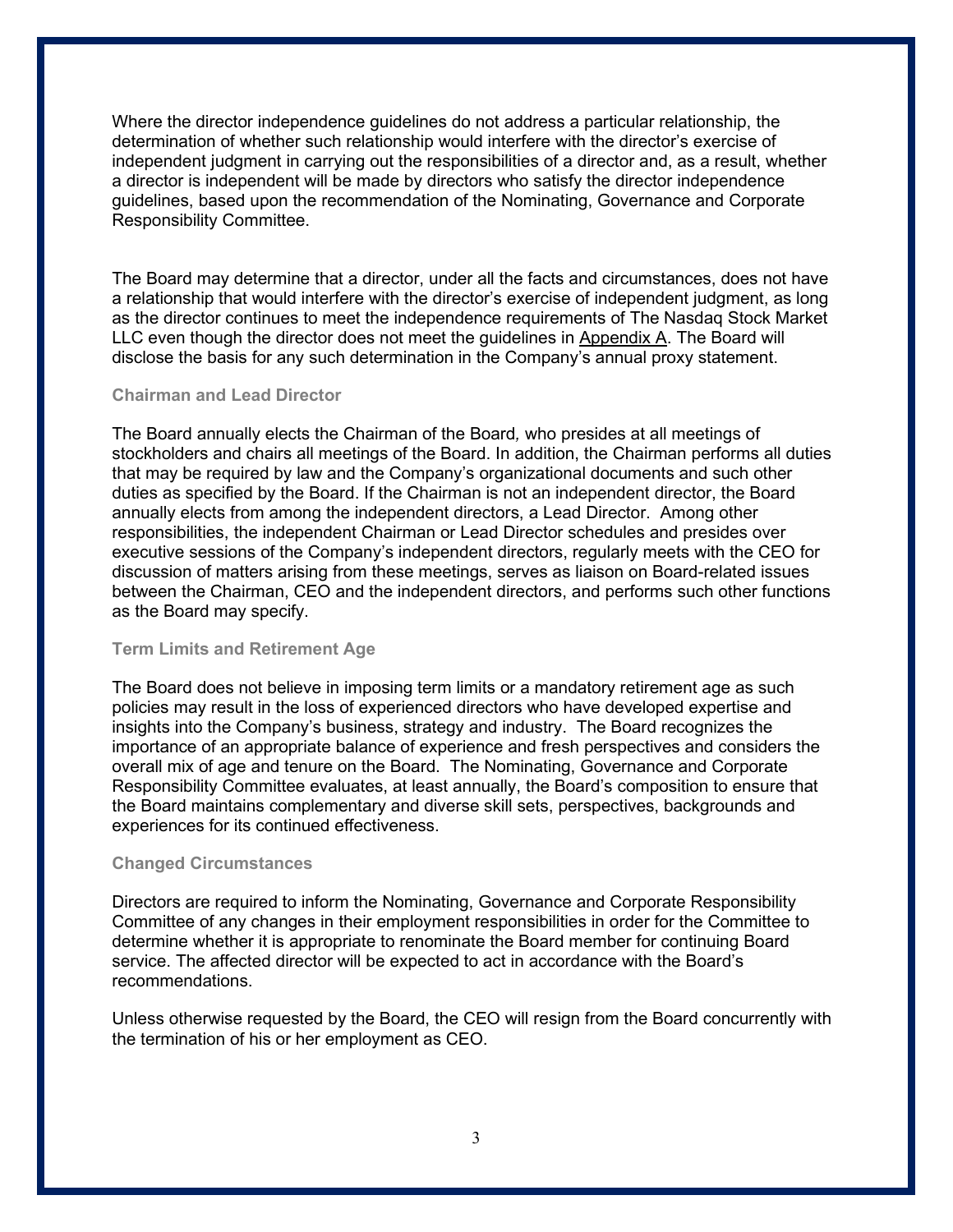#### **Service on other Boards**

The Company values the experience directors bring from other boards on which they serve. It is important, however, that directors have the opportunity to dedicate sufficient time to their service on the Company's Board. To that end, directors may serve on no more than four public company boards (including the Company's Board). Directors should notify the General Counsel before accepting an invitation to serve on the board of directors, audit committee or compensation committee of another for-profit organization or before accepting a public company leadership role on another board. The General Counsel will advise the Chair of the Nominating, Governance and Corporate Responsibility Committee and the CEO (or the Chair of the Board, if notice is from the Chair of the Nominating, Governance and Corporate Responsibility Committee). A director should not accept the new commitment until being advised that such commitment will not create unacceptable conflicts of interest or otherwise interfere with the director's duties and responsibilities as a member of the Board. Management directors must obtain approval from the Nominating, Governance and Corporate Responsibility Committee before accepting a seat on the board of another for-profit organization. The Nominating, Governance and Corporate Responsibility Committee will review this policy and the time commitments of each director annually, with consideration given to the public company leadership roles and outside commitments of each director.

# **Board Meetings**

The Board meets at least four times per year. In addition to regularly scheduled meetings, Board meetings may be called with notice complying with the terms of the Bylaws, if needed. Directors are expected to attend in person all regularly scheduled Board meetings. The Board may act by unanimous written consent or electronic transmission of all directors. The Board also expects all directors to attend the annual meeting of stockholders. The Chairman, Lead Director and CEO set the agenda for Board meetings. Any director may request that an item be included on the agenda.

The Company's independent directors shall meet in executive session on a regular basis and no fewer than two times per year. Each independent director shall have the right to call an executive session. Time for an executive session will be placed on the agenda for every regular Board meeting. The independent Chairman or Lead Director serves as the presiding director of these sessions.

#### **Board Materials**

Directors are expected to review and devote appropriate time to studying Board materials. Materials for meetings are generally delivered four to six days in advance of each Board and committee meeting. In certain cases, due to the sensitive nature of a matter or the need to discuss a matter on short notice, presentations are provided only at the Board or committee meeting. In such event, sufficient time for discussion will be allocated to allow the Board to become adequately informed on such issue.

# **Committees**

The current standing committees of the Board are: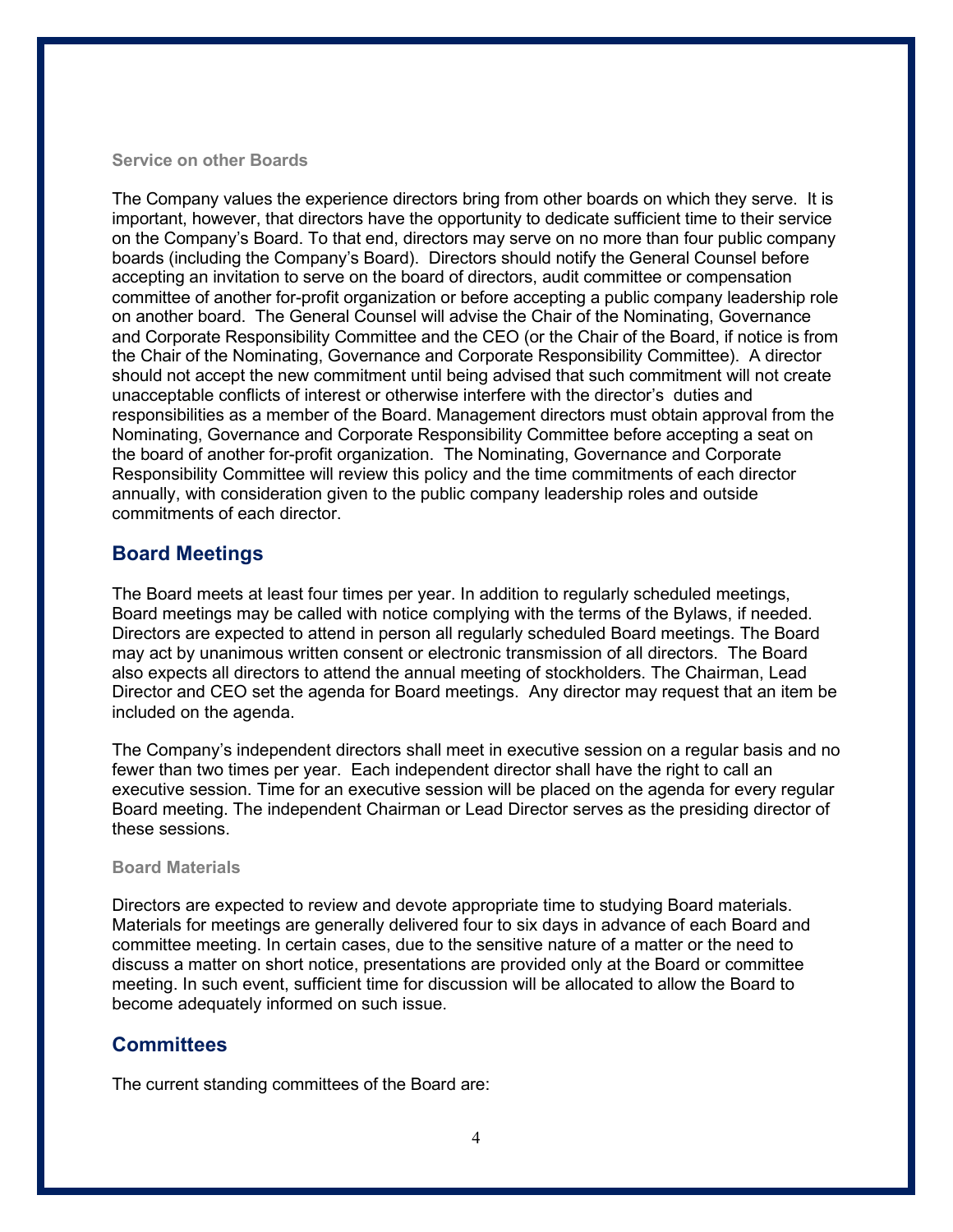- Audit;
- Culture and Compensation and
- Nominating, Governance and Corporate Responsibility.

The Bylaws give the Board authority to create additional committees. Each standing committee has a written charter setting forth the responsibilities, duties and authority of the committee. The Board reviews and approves the charters of the standing committees on an annual basis.

The Audit, Culture and Compensation, and Nominating, Governance and Corporate Responsibility Committees consist solely of independent directors. The composition of each Committee, including the designation of committee chairs, is determined annually by the Board, based on recommendations from the Nominating, Governance and Corporate Responsibility Committee. Assignments to Committees are made based on a combination of factors, including each individual Board member's expertise and the needs of the Company. The Board also considers the periodic rotation of committee assignments and committee chairs, based on the recommendation of the Nominating, Governance and Corporate Responsibility Committee. The Nominating, Governance and Corporate Responsibility Committee considers rotating chair and committee assignments every three to five years, taking into account, among other considerations, the benefits of continuity and experience, the desirability of new perspectives and continual education and engagement for directors, the applicable regulatory and stock exchange requirements, and the appropriate distribution of work.

The Chairman of each committee, in consultation with the committee members, determines the frequency and length of committee meetings consistent with any requirements set forth in the committee charters. Committee agendas are developed by the Chairman of each committee in consultation with the appropriate members of management and with the input of committee members. Directors are expected to attend in person all regularly scheduled committee meetings. The Chairman of each committee makes a report on committee matters to the Board, generally at the next regularly scheduled Board meeting following each committee meeting.

The Audit Committee meets in executive session at its regularly scheduled Committee meetings with the Company's internal auditor and the outside auditor, as appropriate. In addition, the Audit Committee meets prior to the release and filing of the Company's quarterly financial reports to review such materials. The Company's internal auditor reports directly to the Audit Committee.

# **Director Access to Management, Outside Advisors and Others**

The Company's senior management team attends Board meetings on a regular basis, both to make special presentations and as a discussion resource, and is available directly to Board members outside of meetings.

The Board and its committees (consistent with the provisions of their respective charters) have the authority to retain such outside counsel, experts, and other advisors as they determine necessary to assist them in the performance of their functions. The costs of all such advisors will be borne by the Company.

The Board has authorized management to speak on behalf of the Company. Individual Board members may, when requested by the Board or the CEO, from time to time, meet or otherwise communicate, on behalf of the Company, with stockholders or other interested parties.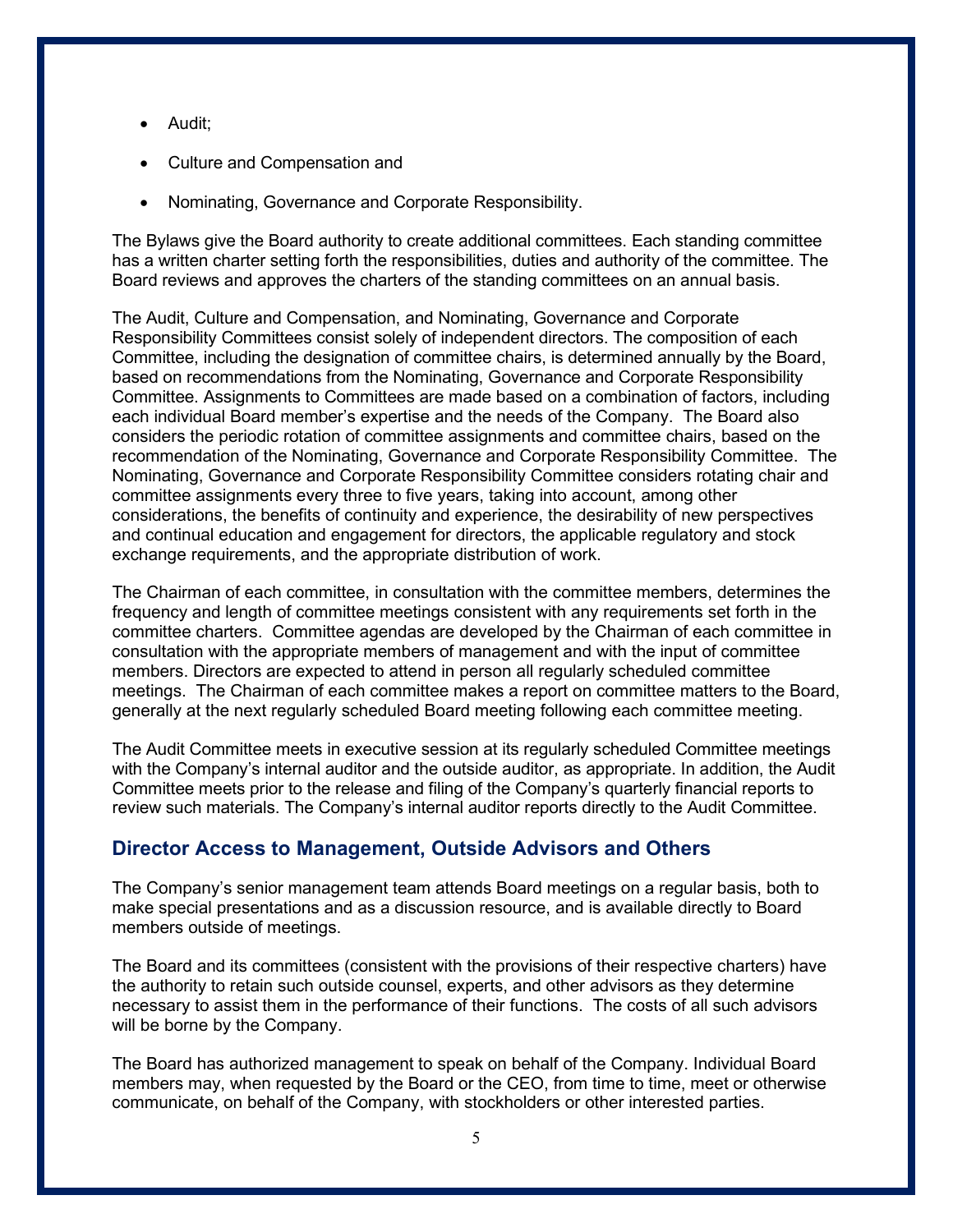# **Communications with the Board**

The Company invites stockholders and other interested parties to communicate any concerns they may have about the Company directly and confidentially with either the full Board, the Chairman, the Lead Director or the independent directors as a group by writing to either of them at: c/o Host Hotels & Resorts Inc., 4747 Bethesda Ave., Suite 1300, Bethesda, MD 20814, Attn: Corporate Secretary. Communications are distributed to the Board or to any individual director as appropriate, depending on the facts and circumstances outlined in the communication. In that regard, certain items unrelated to the duties and responsibilities of the Board may be excluded, such as, junk mail and mass mailings, resumes and other forms of job inquiries, surveys, new business suggestions, business solicitations or advertisements. In addition, material that is unduly hostile, threatening or illegal or similarly unsuitable will be excluded.

In addition, the Company has established a hotline for communicating with the Audit Committee regarding accounting, internal accounting controls or auditing matters.

# **Director Compensation**

Independent director compensation is a combination of cash and an annual stock award and is designed to align director interests with stockholders' long-term value. Independent directors' total compensation is targeted to be consistent with the compensation philosophy applicable to senior management. The Nominating, Governance and Corporate Responsibility Committee periodically engages an outside consultant and reviews the compensation for independent directors, and as appropriate, makes recommendations to the Board. Management directors do not receive additional compensation for Board service.

The Board believes it is important to align the interests of the independent directors with those of the stockholders and for directors to hold equity ownership positions in the Company. Accordingly, each non-employee director is expected to retain share ownership as set forth in the Company's Stock Ownership and Retention Policy applicable to directors. Management directors are subject to the separate ownership and retention requirements applicable to senior management.

# **Director Orientation and Continuing Education**

New directors participate in an orientation program to assist in familiarizing them with the Company's business and their responsibilities as directors. The Company's senior management is responsible for providing the orientation program to new directors. The orientation program addresses at a minimum: an overview of the Company and its business, the lodging and hospitality industry generally, key corporate performance indicators, strategic goals and risks. Orientation sessions may also be provided to new members of committees. The Company supports directors' periodic participation in continuing education programs to assist them in performing their Board responsibilities.

# **Evaluations**

**Board Performance Evaluation**

The Board's performance can have an important effect on the overall, long-term business performance of the Company. The Board conducts an annual self-evaluation to assess its effectiveness, on the basis of criteria developed by the Nominating, Governance and Corporate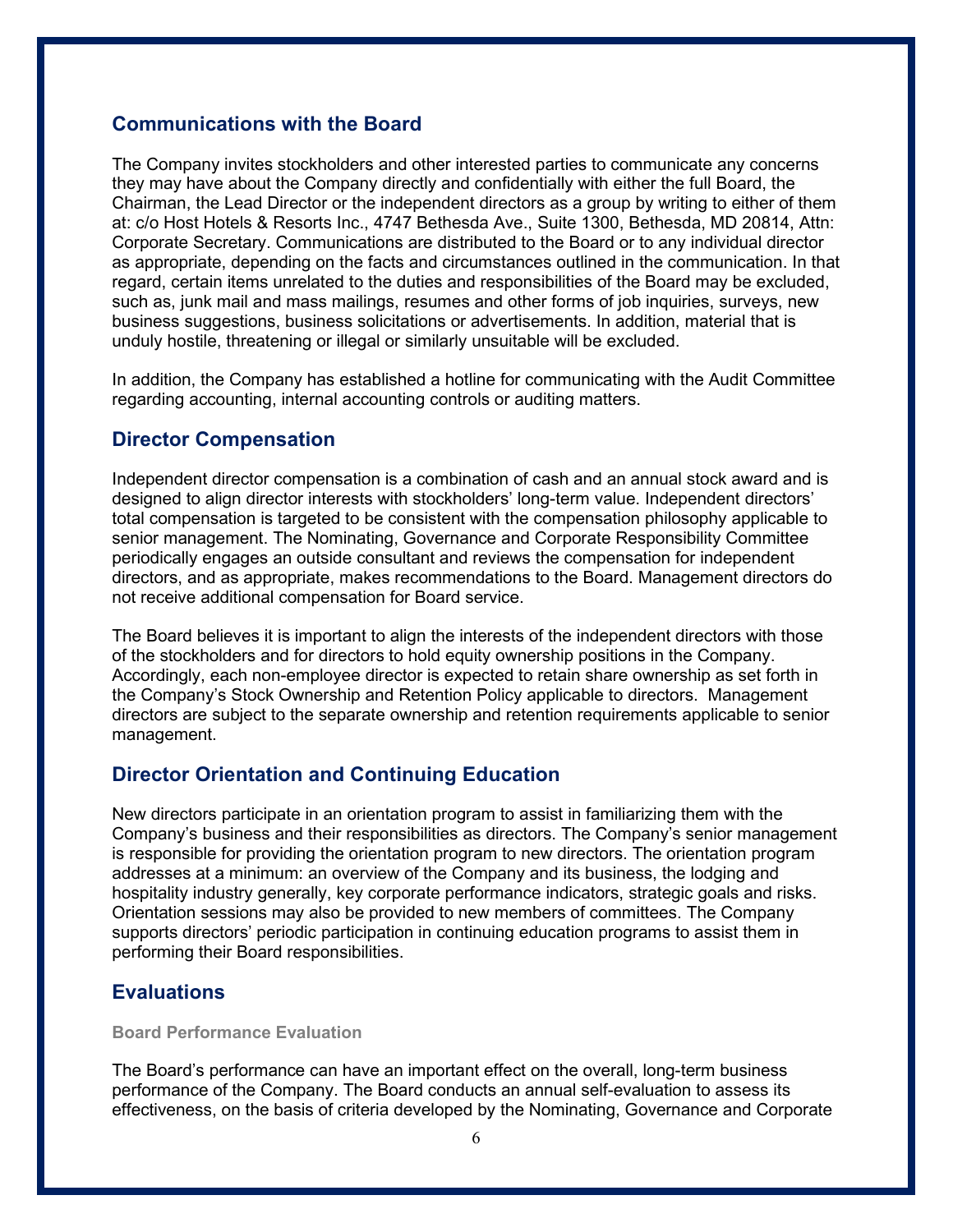Responsibility Committee. Each of the Board's standing committees conducts an annual selfevaluation.

#### **Management Evaluation and Succession**

The Culture and Compensation Committee, with oversight from the Nominating, Governance and Corporate Responsibility Committee, conducts a periodic review of the performance of the Company, the CEO and senior management. The CEO and other management directors are not present when the Culture and Compensation Committee meets to evaluate the performance of the CEO. The chair of the Culture and Compensation Committee reports on that evaluation to the independent directors. The annual performance review is based, in large part, upon commentary provided by the entire Board. Among the factors considered in the evaluation of the CEO are: strategic thinking; providing vision and direction; industry stature; accelerating change; intelligence; honesty and integrity; motivating and energizing people; teamwork and partnering; delivering results; and developing management. The review includes the Culture and Compensation Committee's own assessment and reflects discussions with other Board members.

The Board maintains and annually reviews a succession plan for the CEO and other senior executives, based on the recommendations from the Culture and Compensation Committee.

# **Code of Conduct**

The Board has adopted a Code of Business Conduct and Ethics applicable to all of the Company's officers, directors and employees, which is posted on the Company's website. Each officer, director and employee must annually certify compliance with the Code of Business Conduct and Ethics. The Nominating, Governance and Corporate Responsibility Committee oversees implementation and compliance of the Code of Business Conduct and Ethics.

#### **Conflicts of Interest**

Consistent with the Company's Code of Business Conduct and Ethics, each director should inform the Board of any actual or potential conflict of interest and, if necessary or appropriate, recuse him or herself from any discussions or decisions involving such matters.

#### **Confidentiality**

Directors are expected to maintain the confidentiality of the Company's information consistent with the Code of Business Conduct and Ethics. The Board believes that this obligation of confidentiality extends to the discussions and deliberations that take place among directors in Board and committee meetings and executive sessions. Any breach of confidentiality by a director would undermine the mutual trust and respect needed for effective Board and committee operations and limit the full and frank discussions among members. Accordingly, every director is expected to maintain the confidentiality of the discussions they have as Board or committee members as well as any confidential information provided to them in such capacities, not just material non-public information. The only exceptions to this policy of strict confidentiality are instances in which disclosure has been approved in advance and in writing by the Board or the CEO, or is required by law or regulation.

# **Implementation of the Guidelines**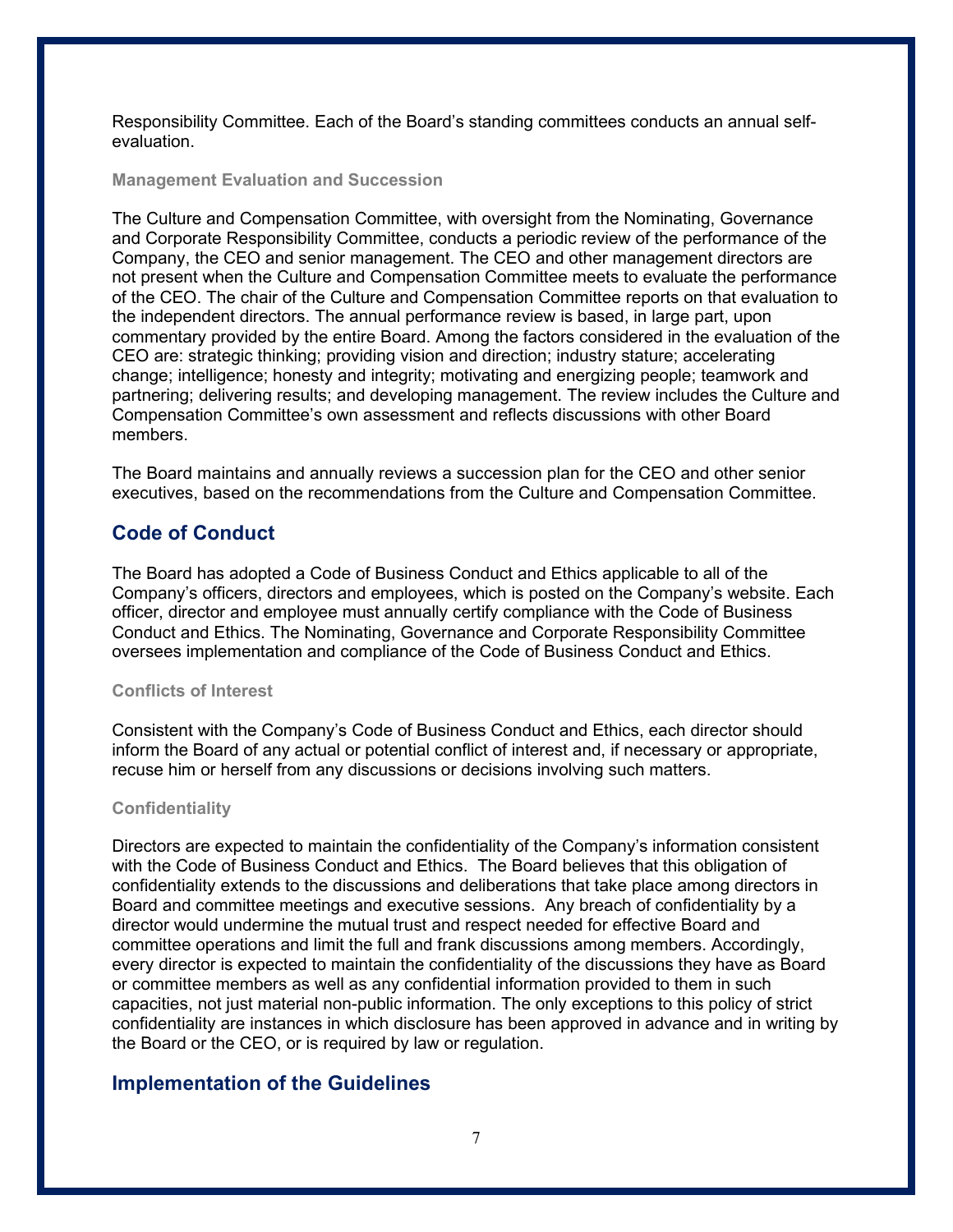These Guidelines should be interpreted in the context of all applicable laws and the Company's charter, Bylaws and other corporate governance documents (each as amended, restated and in effect). These Guidelines are intended to serve as flexible framework within which the Board may conduct its business and not as a set of legally binding obligations.

If the Board ascertains at any time that any of these Guidelines are not being complied with, the Board shall take such action as it deems necessary. The Guidelines will be reviewed annually by the Nominating, Governance and Corporate Responsibility Committee and may be revised, amended and modified by the Board, based on recommendations from Nominating, Governance and Corporate Responsibility Committee.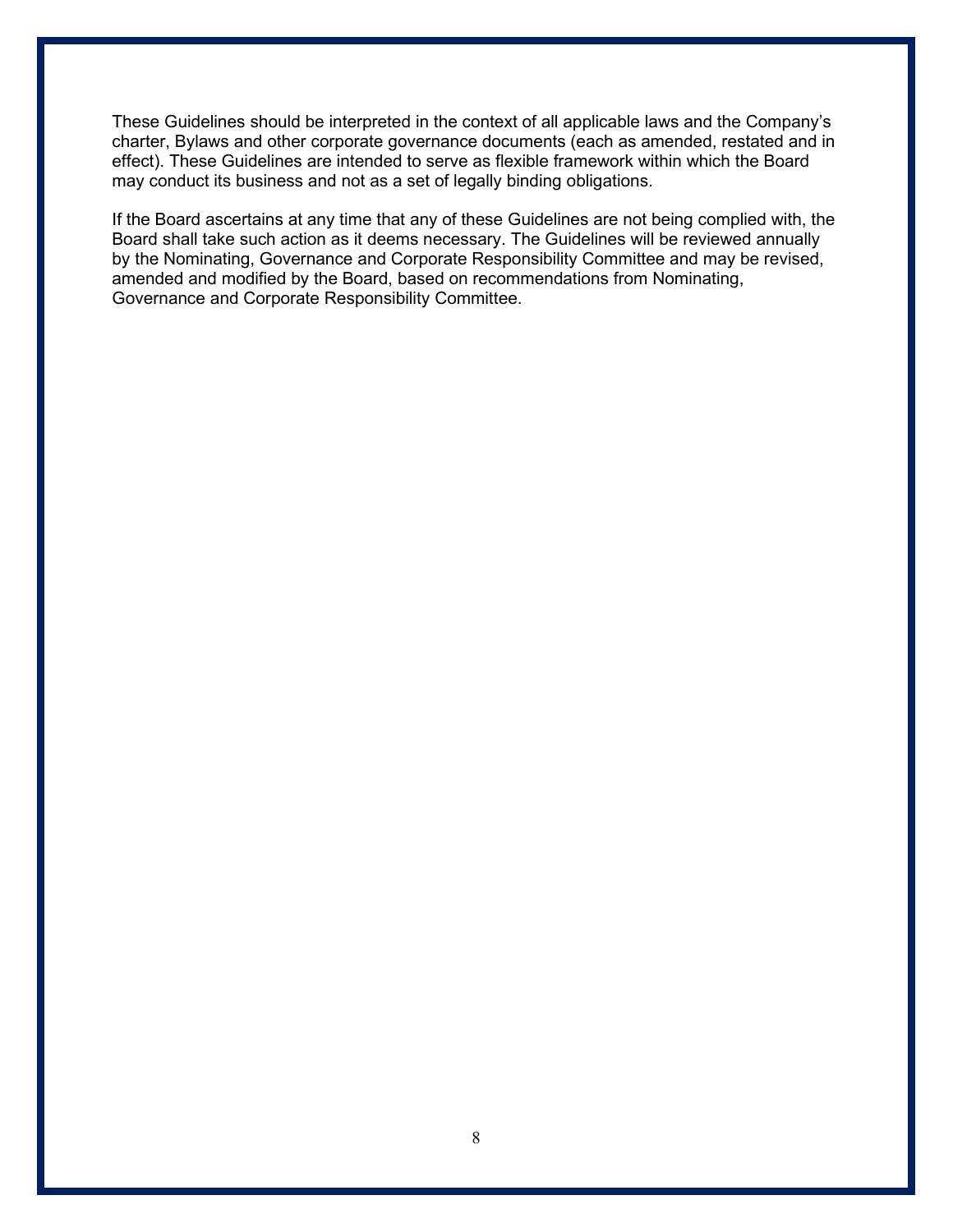# **Appendix A**

#### **Director Independence Guidelines**

A director will not be considered independent if:

- i. the director is, or at any time during the past three years was, employed by the Company (other than as an executive officer on an interim basis where such employment did not last more than one year);
- ii. the director or a Family Member (as defined below) has accepted any compensation from the Company in excess of \$120,000 in any consecutive 12 month period within the past three years, other than (i) compensation for Board or board committee service, (ii) compensation paid to a Family Member who is an employee (other than an executive officer) of the Company, (iii) benefits under a tax-qualified retirement plan, or non-discretionary compensation and (iv) compensation as an executive officer on an interim basis where such employment did not last more than one year;
- iii. the director is a Family Member of an individual who is currently, or within the past three years was, employed by the Company as an executive officer;
- iv. the director or a Family Member is a current partner, controlling shareholder or executive officer of any organization that has made payments to, or received payments from, the Company for property or services in an amount which, in the current or any of the past three fiscal years, exceeded the greater of \$200,000, or 5% of the recipient's consolidated gross revenues for that year, other than (i) payments arising solely from investments in the Company's securities or (ii) payments under non-discretionary charitable contribution matching programs;
- v. the director or a Family Member has been employed at any time within the past three years as an executive officer of another entity where at any time in the past three years any of the Company's executive officers served on such other entity's compensation committee;
- vi. the director or a Family Member is a current partner of the Company's external auditor; or
- vii. the director or a Family Member was a partner or employee of the Company's external auditor who worked on the Company's audit at any time during the past three years.

In addition, no director will qualify as "independent" unless the Board affirmatively determines that the director has no relationship with the Company that would impair his or her independence or that would interfere with the exercise of independent judgment in carrying out the responsibilities of a director. The evaluation will take into account all relationships that the director may have with the Company (including its stockholders, customers and other Board members) that could interfere with the director's ability to exercise independent judgment.

For purposes of these Director Independence Guidelines: